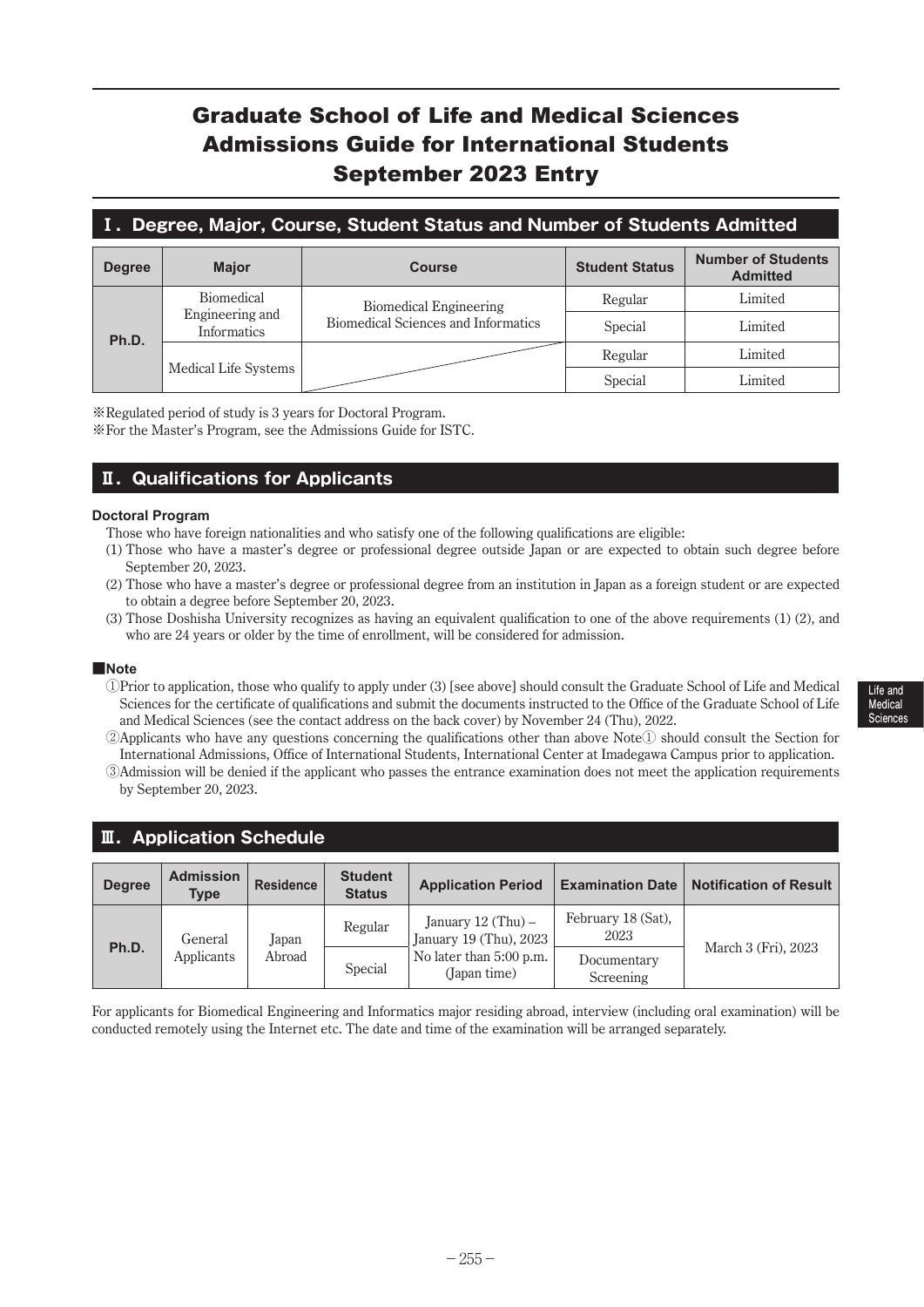# **Ⅳ.Application Procedure**

| <b>Degree</b> | <b>Admission</b><br><b>Type</b>          | <b>Residence</b> | <b>Student</b><br><b>Status</b> | <b>Application Fee</b>    | <b>Period for Payment</b><br>of Application Fee | <b>Application Period</b>                      |
|---------------|------------------------------------------|------------------|---------------------------------|---------------------------|-------------------------------------------------|------------------------------------------------|
| Ph.D.         | General<br>Japan<br>Applicants<br>Abroad |                  | Regular                         | 15,000 yen                | January $5 (Thu)$ –                             | January 12 (Thu) $-$<br>January 19 (Thu), 2023 |
|               |                                          | Special          | 10,000 yen                      | January 19 (Thu),<br>2023 | No later than 5:00 p.m.<br>(Japan time)         |                                                |

As for the payment of the Application Fees, the important notes on application documents and submission, see on page 15 to 16 and "Ⅲ. Payment of Application Fees" on page 275 to 279.

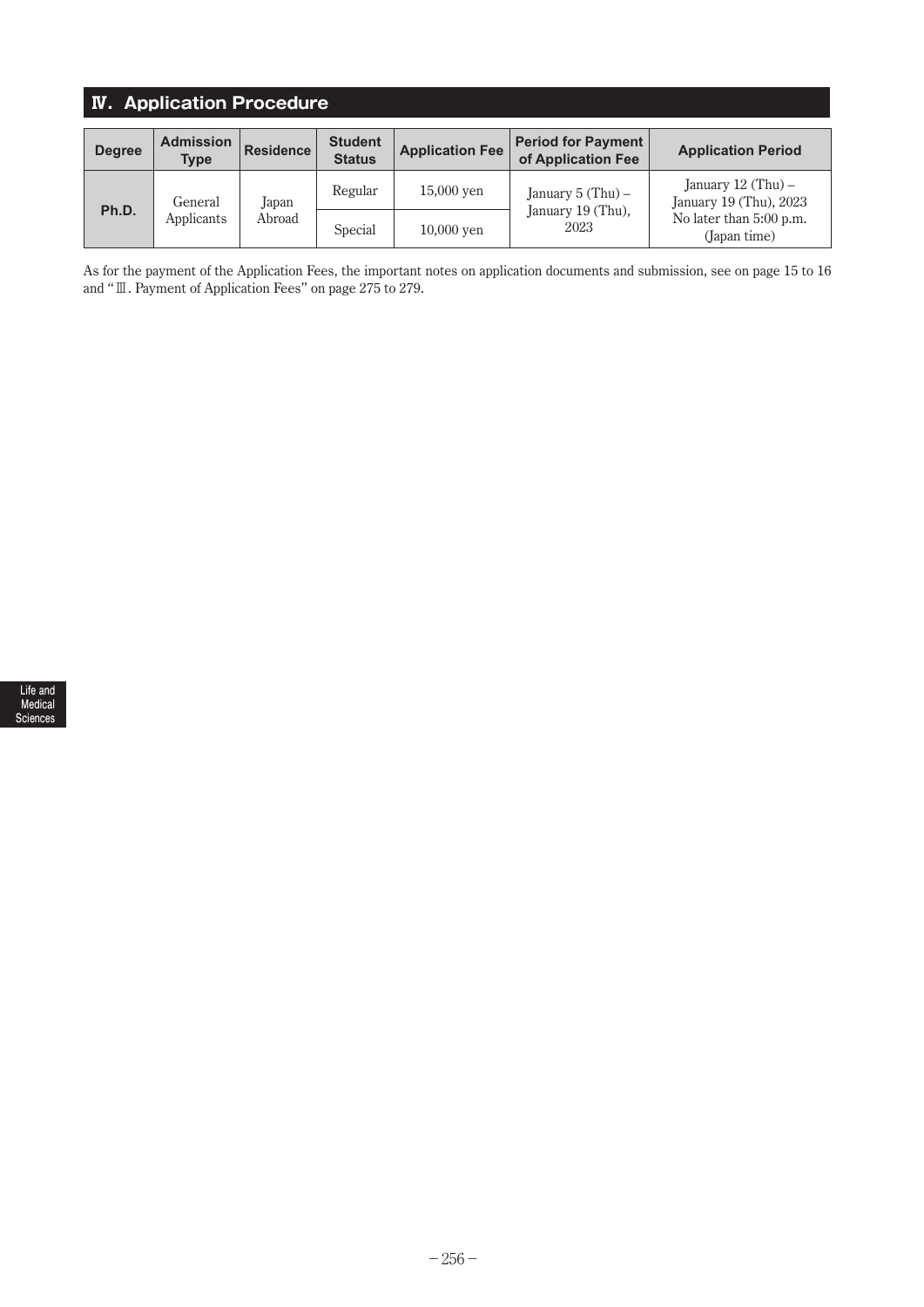## **Ⅴ.Application Documents (including this** "**List of Required Documents**"**)**

## **List of Required Documents for Applicants to the Graduate School of Life and Medical Sciences for September 2023 Entry**

Name

Doctoral Program September Entry

Check the box  $\Box$  to confirm you have prepared all the required documents, and submit the required documents together with this checklist. Print and keep a copy of this checklist for your record as you may be inquired regarding your submission of the documents.

|             | <b>Type of Document</b><br><b>Note</b>                                                                                                                                                                                                 |                                                                                                                                                                                                                                                                                                                                                                                                                                                                                                                                                                                                                                                                                                                                                                                                                                                                                                                                                                                                                                                                                                                                                                                                                                                                                                    | <b>Biomedical Engineering</b><br><b>Biomedical Engineering</b><br>and Informatics<br>Course" | Biomedical Sciences and<br>"Biomedical Engineering<br>Informatics Course"<br>and Informatics | Medical Life Systems | <b>Check</b> | For office use only |
|-------------|----------------------------------------------------------------------------------------------------------------------------------------------------------------------------------------------------------------------------------------|----------------------------------------------------------------------------------------------------------------------------------------------------------------------------------------------------------------------------------------------------------------------------------------------------------------------------------------------------------------------------------------------------------------------------------------------------------------------------------------------------------------------------------------------------------------------------------------------------------------------------------------------------------------------------------------------------------------------------------------------------------------------------------------------------------------------------------------------------------------------------------------------------------------------------------------------------------------------------------------------------------------------------------------------------------------------------------------------------------------------------------------------------------------------------------------------------------------------------------------------------------------------------------------------------|----------------------------------------------------------------------------------------------|----------------------------------------------------------------------------------------------|----------------------|--------------|---------------------|
| 1           | <b>Application for Admission</b><br>to Doshisha University<br>(Prescribed Form 1)                                                                                                                                                      | Application form should be filled out by the applicant by hand.<br>Please fill in the name of your desired course in the field of "Course".<br>ID photo (3cm H x 2.4cm W) must be attached.                                                                                                                                                                                                                                                                                                                                                                                                                                                                                                                                                                                                                                                                                                                                                                                                                                                                                                                                                                                                                                                                                                        | Required                                                                                     | Required                                                                                     | Required             | $\Box$       |                     |
| $\mathbf 2$ | <b>Certificate of Graduation (or</b><br><b>Certificate of Expected</b><br>Graduation) of highest<br>academic attainment<br>*Not required for current<br><b>Special Students</b><br>applying to change the<br>status to Regular Student | Original certificate must be submitted.<br>For details, see page 15 $\overline{5}$ . Important Notes on Application Documents $\overline{3}$<br>and $(4)$ .<br>*Current students (including graduates) of Doshisha University<br>applying for the Doctoral Program should submit the certificate of<br>completion (or certificate of expected completion) of a Master's<br>Program at Doshisha University.<br>XIf you cannot obtain the certificate, contact the Office of the Graduate<br>School of Life and Medical Sciences.<br>*Both graduation certificate and certificate of Master's degree<br>(original) should be submitted if both certificates are issued.                                                                                                                                                                                                                                                                                                                                                                                                                                                                                                                                                                                                                              | Required                                                                                     | Required                                                                                     | Required             |              |                     |
| 3           | <b>Official Transcripts</b><br><b>X</b> Not required for current<br><b>Special Students</b><br>applying to change the<br>status to Regular Student                                                                                     | Original transcript must be submitted.<br>For details, see page 15 5. Important Notes on Application Documents 3<br>and $(4)$ .<br>A list of all previous undergraduate and graduate study credits obtained<br>at the undergraduate and graduate courses.<br>*Current students (including graduates) of Doshisha University<br>applying for the Doctoral Program should submit the transcript of a<br>Master's Program at Doshisha University.                                                                                                                                                                                                                                                                                                                                                                                                                                                                                                                                                                                                                                                                                                                                                                                                                                                     |                                                                                              | Required                                                                                     | Required             |              |                     |
| 4           | One Letter of<br><b>Recommendation (Prescribed</b><br>Form $(2)$                                                                                                                                                                       | Written by a faculty or staff member of an educational or research<br>institution.<br>*MUST be sealed by a recommender.                                                                                                                                                                                                                                                                                                                                                                                                                                                                                                                                                                                                                                                                                                                                                                                                                                                                                                                                                                                                                                                                                                                                                                            | Required                                                                                     | Required                                                                                     | Required             |              |                     |
| 5           | <b>Document certifying</b><br>language proficiency<br><b>X</b> Not required for current<br>students of Doshisha<br>University applying for a<br>higher program                                                                         | An original copy of one of $\mathbb{O}$ to $\mathbb{O}$ must be submitted.<br>1)Document certifying English proficiency<br>An original score card of TOEIC® LISTENING AND READING<br>Test or TOEFL iBT® Test taken in or after October 2020. (Note)<br>Note:<br>* TOEFL iBT® Home Edition (TOEFL iBT® Special Home Edition)<br>scores will not be accepted.<br>· Only the "Test Date Scores" is accepted as the application score.<br>"MyBest™ Scores" is not accepted.<br>2Document certifying Japanese proficiency<br>The copy of the examination voucher, the score report or the score<br>confirmation report of the Examination for Japanese University<br>Admission for Internationsl Students(EJU) (Japanese as a Foreign<br>Language) taken in 2021 or 2022 or the original copy of "JAPANESE-<br>LANGUAGE PROFICIENCY TEST CERTIFICATE OF RESULT<br>AND SCORES" (2021 N1 or 2022 N1) (Note)<br>Submit a certificate obtained before the application deadline.<br>(Note) Application will not be accepted with the Japanese-Language<br>Proficiency Test Score Report (postcard). Make sure to take the test<br>well in advance so that you will obtain the original of "JAPANESE-<br>LANGUAGE PROFICIENCY TEST CERTIFICATE OF RESULT<br>AND SCORES" in time for the application deadline. | One of<br>$(1)$ to $(4)$                                                                     | Not required   Not required                                                                  |                      |              |                     |
|             |                                                                                                                                                                                                                                        | 3Document certifying that the applicant received university education<br>in English<br>4) Document certifying that the applicant received university education<br>in Japanese                                                                                                                                                                                                                                                                                                                                                                                                                                                                                                                                                                                                                                                                                                                                                                                                                                                                                                                                                                                                                                                                                                                      |                                                                                              |                                                                                              |                      |              |                     |

Life and **Medical Sciences**

**〈Continued on the reverse side〉**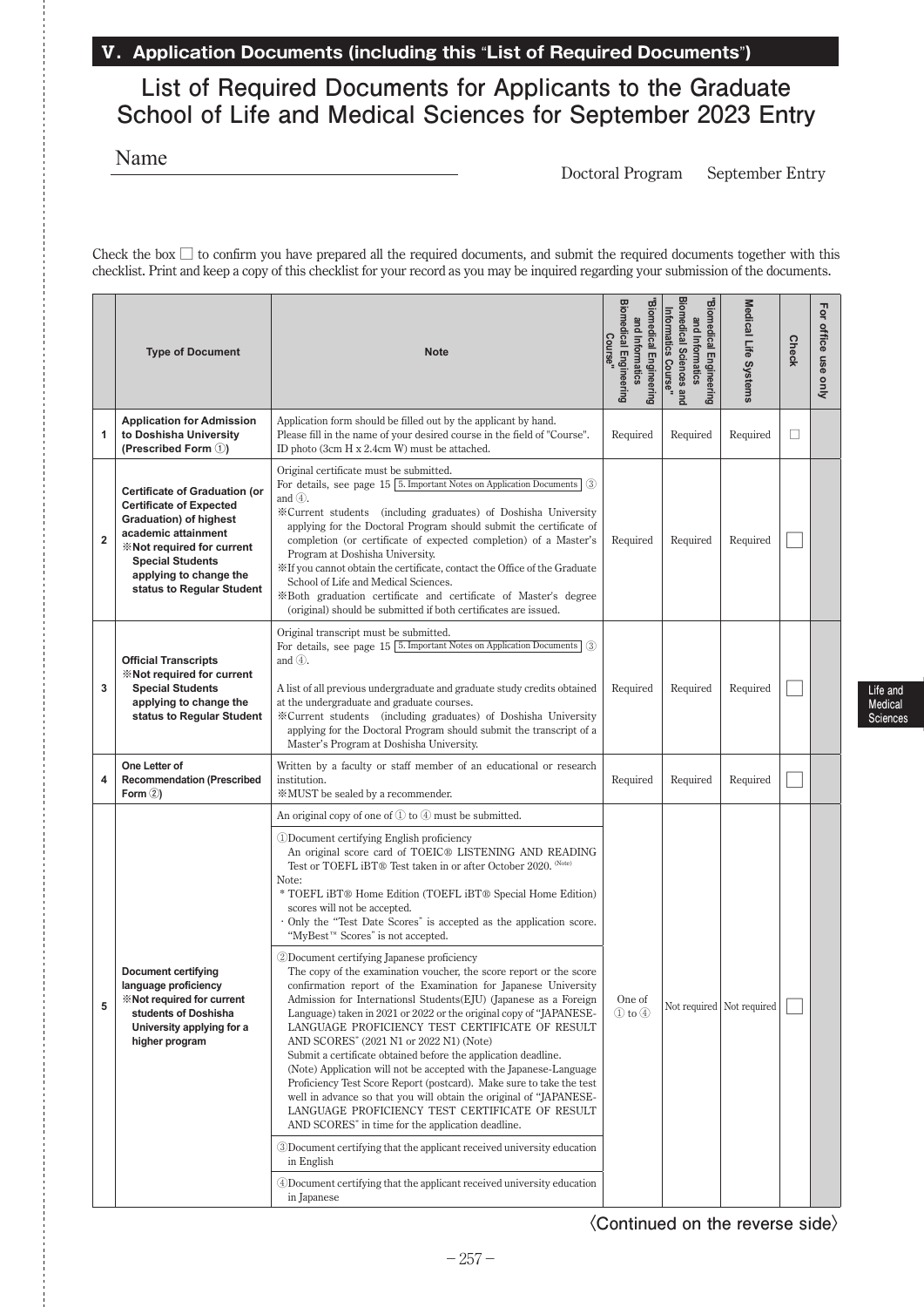**Life and Medical Sciences**

|                | <b>Type of Document</b>                                                                                                                                                                                                                                                                                                                                                                                                                                   | <b>Note</b>                                                                                                                                                                                                                                                                                                                                                                                                                                                                                                                                                                                                                                                                                                                                                                                  | <b>Biomedical Engineering</b><br>'Biomedical Engineering<br>and Informatics<br><b>Course</b> | <b>Biomedical Sciences and</b><br>"Biomedical Engineering<br>and Informatics<br>Informatics Course" | Medical Life Systems | <b>Check</b> | For office use only |
|----------------|-----------------------------------------------------------------------------------------------------------------------------------------------------------------------------------------------------------------------------------------------------------------------------------------------------------------------------------------------------------------------------------------------------------------------------------------------------------|----------------------------------------------------------------------------------------------------------------------------------------------------------------------------------------------------------------------------------------------------------------------------------------------------------------------------------------------------------------------------------------------------------------------------------------------------------------------------------------------------------------------------------------------------------------------------------------------------------------------------------------------------------------------------------------------------------------------------------------------------------------------------------------------|----------------------------------------------------------------------------------------------|-----------------------------------------------------------------------------------------------------|----------------------|--------------|---------------------|
| 6              | Plan for Study at Doshisha<br>University (Prescribed<br>Form $(3)$                                                                                                                                                                                                                                                                                                                                                                                        | Describe your plan for study in detail.                                                                                                                                                                                                                                                                                                                                                                                                                                                                                                                                                                                                                                                                                                                                                      | Required                                                                                     | Required                                                                                            | Required             |              |                     |
| $\overline{7}$ | <b>Choice of Laboratory Sheet</b><br>(Prescribed Form Life 1)<br>$1-6)$                                                                                                                                                                                                                                                                                                                                                                                   | Please fill in the name of the laboratory, research field, and the professor<br>of your preference from the first to the third choice according to Choice<br>of Laboratory Sheet.<br>Please contact with the professor of your first-choice laboratory after<br>confirming contents on Choice of Laboratory Sheet before applying.<br>See the website of the Graduate School of Life and Medical Sciences for<br>details of each laboratory.<br>https://biomedical.doshisha.ac.jp/en                                                                                                                                                                                                                                                                                                         | Required                                                                                     | Required                                                                                            | Required             |              |                     |
| 8              | Applicants residing in Japan<br>a copy of Resident Card<br>or<br><b>Certificate of Items Stated</b><br>in Resident Register (must<br>be original)<br>Applicants residing abroad<br>a copy of passport<br>or<br>a copy of an official<br>government-issued ID<br><b>Example 3. Residence</b><br>[Japan or Abroad] under<br>1. Application Flowchart<br>on page 5 carefully and<br>submit the document<br>required for the category<br>that applies to you. | Applicants residing in Japan<br>Either of the following $(1)$ or $(2)$ :<br>1) Resident Card: submit copies of both front and back of the card, in A4<br>size.<br>2)Certificate of Items Stated in Resident Register: must include<br>nationality, status of residence, period of stay and date of expiration.<br>Applicants residing abroad<br>Either of the following $\mathbb{D}$ or $\mathbb{D}$ :<br>1) Passport: submit a copy of the page, in A4 size, which includes your<br>photograph and name.<br>2If you do not have a passport, a copy of an official government-issued<br>ID with your photo must be submitted.                                                                                                                                                                | Required                                                                                     | Required                                                                                            | Required             |              |                     |
| 9              | <b>Examination admission</b><br>card (Prescribed Form 4)                                                                                                                                                                                                                                                                                                                                                                                                  | Please fill out the examination admission card. After receipt of the<br>completed documents, the examination admission card with examinee's<br>number printed on it will be sent to you.                                                                                                                                                                                                                                                                                                                                                                                                                                                                                                                                                                                                     | Required                                                                                     | Required                                                                                            | Required             |              |                     |
| 10             | A photo identification card<br>(Prescribed Form 4)                                                                                                                                                                                                                                                                                                                                                                                                        | Affix photograph in space provided on photo identification card.<br>(Photograph should have been taken within 3 months prior to<br>application and should be 3 cm H x 2.4cm W, clearly displaying a frontal,<br>hat less view of the upper part of the body. Be sure to write your name<br>and birth date on the back of the photograph.) When your admission is<br>permitted, the photograph will be used for your student ID card,<br>database of students admitted, etc.                                                                                                                                                                                                                                                                                                                  | Required                                                                                     | Required                                                                                            | Required             |              |                     |
| 11             | <b>Proof of Payment of</b><br><b>Application Fee</b>                                                                                                                                                                                                                                                                                                                                                                                                      | Payment by credit card<br>Submit a copy (A4-size paper) of the remittance "Result" page.<br>Payment at convenience store (Applicants residing in Japan only)<br>Paste the certificate of payment on the prescribed "Pasteboard for the<br>Receipt of Remittance (Prescribed Form 7)."<br>Payment by bank transfer (Applicants residing in Japan only)<br>The receipt of the remittance of the Application Fee (Prescribed Form<br>$(6)$ -3 or $(6)$ -4) bearing the authorization of the remittance bank must be<br>pasted onto the prescribed "Pasteboard for the Receipt of Remittance"<br>(Prescribed Form 7).<br>Remittance from a financial institution (Applicants residing abroad only)<br>Submit the receipt of the remittance bearing the authorization of your<br>remittance bank. |                                                                                              | Required                                                                                            | Required             |              |                     |
| 12             | <b>Mailing labels (Prescribed</b><br>Form $(5)$                                                                                                                                                                                                                                                                                                                                                                                                           | Please write your name and mailing address to receive information<br>about examination and your examination result.                                                                                                                                                                                                                                                                                                                                                                                                                                                                                                                                                                                                                                                                          | Required                                                                                     | Required                                                                                            | Required             |              |                     |
| 13             | <b>List of Required</b><br>Documents (this form)                                                                                                                                                                                                                                                                                                                                                                                                          | Please make sure that you have all the required documents with the<br>checklist, which must be submitted along with the required documents.                                                                                                                                                                                                                                                                                                                                                                                                                                                                                                                                                                                                                                                  | Required                                                                                     | Required                                                                                            | Required             |              |                     |
|                |                                                                                                                                                                                                                                                                                                                                                                                                                                                           | Those who wish to have their original document(s) returned                                                                                                                                                                                                                                                                                                                                                                                                                                                                                                                                                                                                                                                                                                                                   |                                                                                              |                                                                                                     |                      |              |                     |
|                | A request for returning<br>original document<br><b>X</b> No Prescribed Form                                                                                                                                                                                                                                                                                                                                                                               | Does your request for returning original document include 1) name of<br>the document, 2) your name, and 3) address to which the document<br>should be returned?<br>*Documents submitted will generally not be returned to the applicant;<br>however, document(s) that cannot be reissued, such as a diploma,<br>may be returned.<br>We will return such document(s) only when a request for returning<br>original document is enclosed in the application packet.                                                                                                                                                                                                                                                                                                                            |                                                                                              |                                                                                                     |                      |              |                     |

 $-258-$